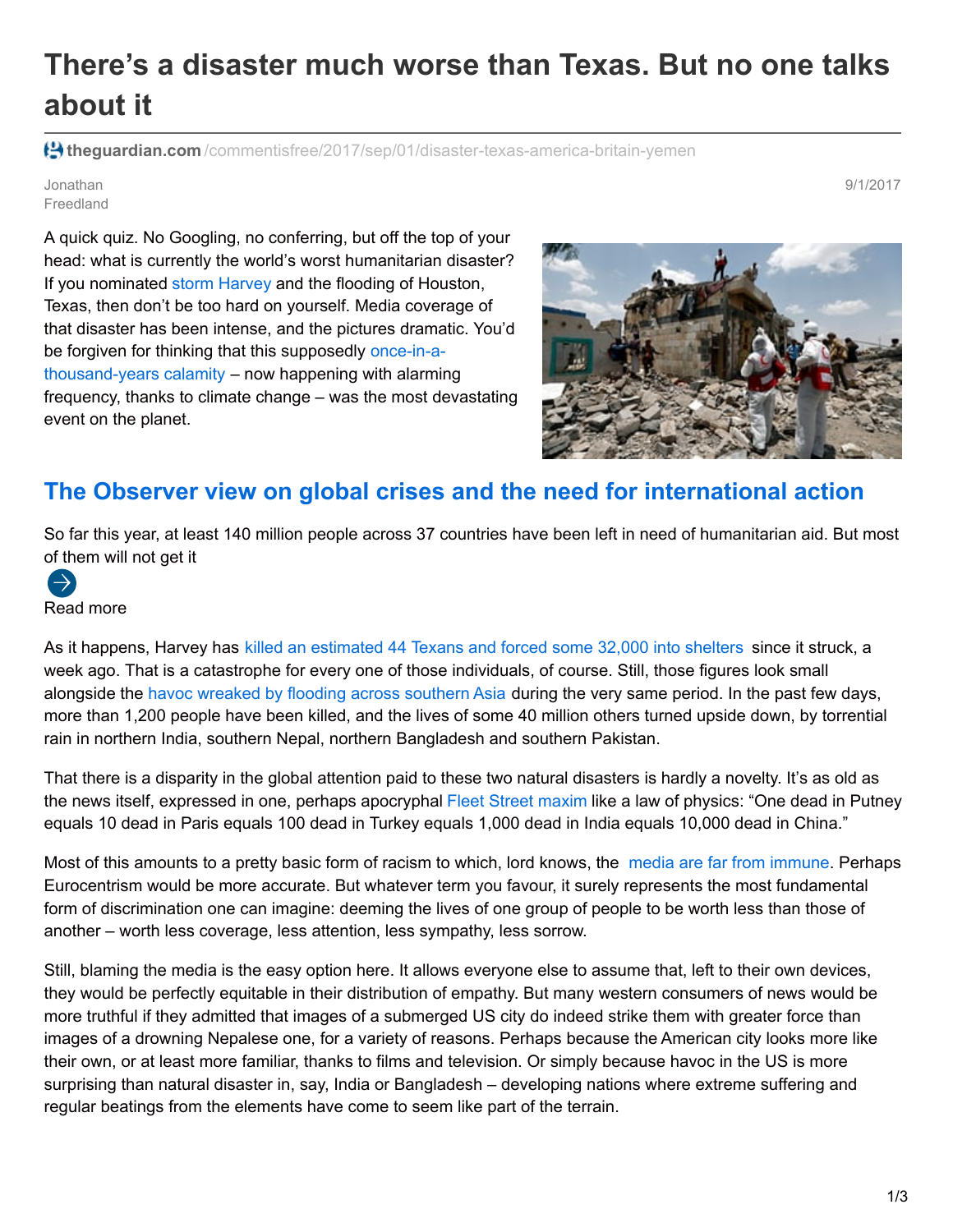



The media deserve to be attacked for the discrimination they have shown this week. But if those attacks are predicated on a presumption that were it not for all those wicked editors, the audiences they serve would be full of universal fraternity and undifferentiated, boundless compassion, then they are built on shaky foundations.

But I've not yet given an answer to my quiz question. Full marks if you put your hand up to say … Yemen. In July the UN determined that it was "the world's largest [humanitarian](https://www.nytimes.com/interactive/2017/08/23/world/middleeast/yemen-cholera-humanitarian-crisis.html?mcubz=1&_r=0) crisis". If you think it's hard to get westerners interested in flood victims in [Nepal](https://www.theguardian.com/global-development/2017/aug/16/floods-and-devastation-in-india-nepal-and-bangladesh-in-pictures), just try talking about Yemen.

The scale of the suffering in the Arab world's poorest country is clear. Since it became the site of a proxy war in [March](https://www.theguardian.com/world/2015/mar/26/iran-saudi-proxy-war-yemen-crisis) 2015, 10,000 people have been killed, with 7 million made homeless. The UN is especially anxious about cholera, which has already killed 2,000 people and infected more than 540,000. It threatens to become an epidemic. That's no surprise, given that sewage plants have been among the infrastructure bombed from the sky. The Saudi-led coalition has kept Sana'a airport

closed, which means food and medicines cannot get in and the sick cannot get out for treatment. Pictures of gaunt children, listless babies and starving mothers recall the worst of Africa's famines – but this disaster is entirely human-made.

## **The Guardian view on Yemen: stop arms sales to Saudi Arabia**

**Editorial:** Coalition air strikes resumed when peace talks stalled – and Britain is complicit in the civilian deaths that result



Nor is this a remote story utterly unconnected to us. On the contrary, the Saudi government is armed to the hilt with

 $\boldsymbol{i}$